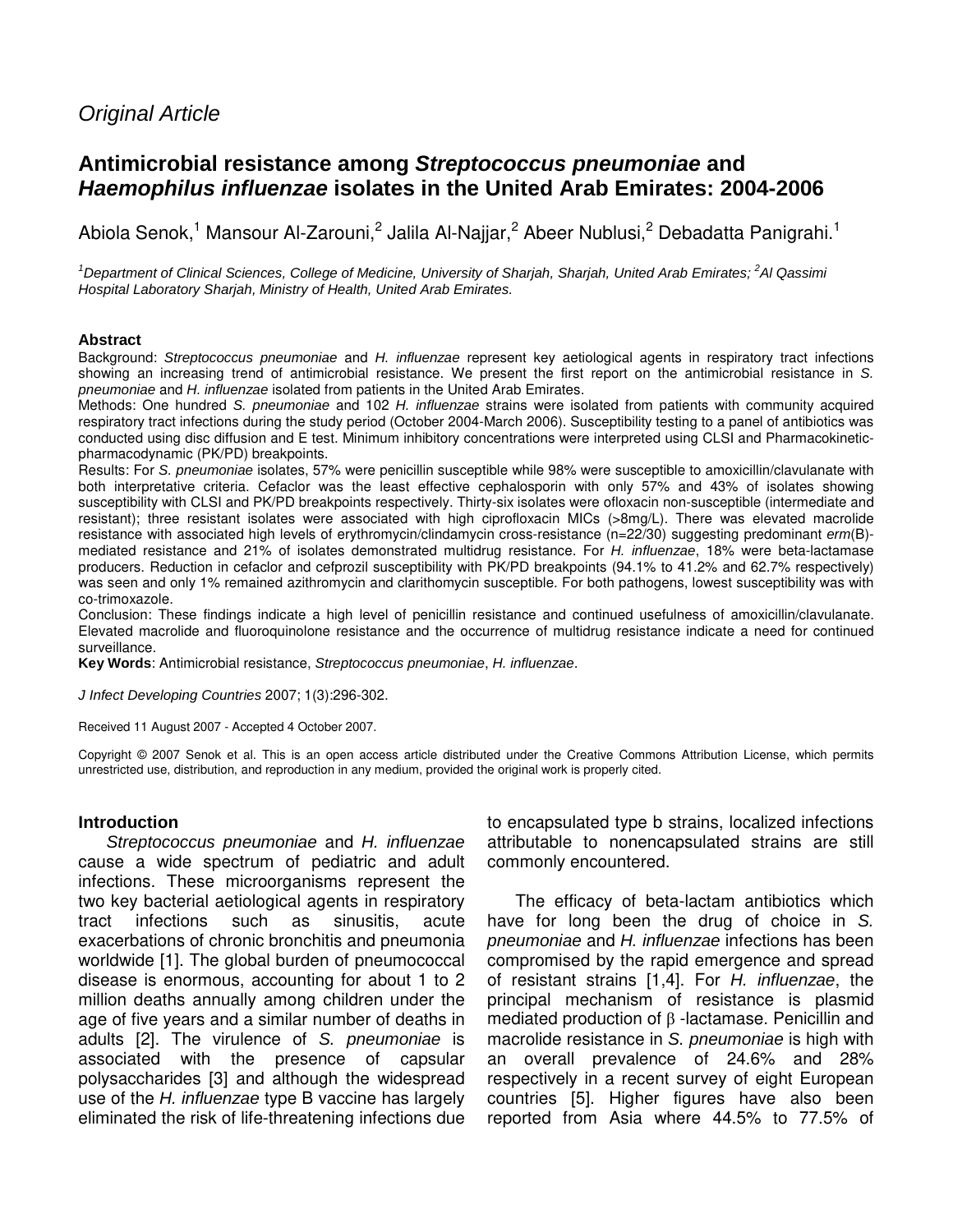Streptococcus pneumoniae isolates are penicillinresistant and over 70% are erythromycin-resistant [6]. Of additional concern is the upward trend of fluoroquinolone resistance, especially among penicillin- and macrolide-resistant strains. The percentage of fluoroquinolone resistant strains in Hong Kong increased from under 0.5% in 1995 to 13.3% in 2001 [7]. However, there is wide variation in the levels of resistance seen in different countries and regions, thus making it imperative that the trends in geographical variation and the pattern of resistance development should be monitored [8]. This notion is reflected in the increasing number of international and national surveillance studies being conducted.

During the acute phase of respiratory tract infections, empirical therapy is often adopted and the clinical impact of these emerging resistant strains has become evident with increasing reports of treatment failures [8-10]. The application of pharmacokinetic (PK) and pharmacodynamic (PD) data in conjunction with minimum inhibitory concentrations (MICs) of antibacterial agents allows for improved selection and appropriate dosing of antimicrobial agents [11]. As surveillance data from various countries continues to show increasing levels of resistance, antimicrobial susceptibility patterns based on the application of PK/PD breakpoints are needed to guide clinician prescribing, thus increasing the likelihood of bacteriologic cure. There are currently no reported data on the pattern or levels of antimicrobial resistance among S. pneumoniae and H. influenzae isolates in the United Arab Emirates (UAE). This study, which was conducted in conjunction with GlaxoSmithKline as part of the multinational Survey of Antibiotic Resistance (SOAR) Study, provides data on the pattern of antibiotic susceptibility in community acquired S. pneumoniae and H. influenzae isolates in the UAE.

## **Materials and Methods**

## Bacterial isolates and patient data

The study was conducted from October 2004 to March 2006. Specimens including blood, sputum, bronchoalveolar lavage, nasal, throat and ear swabs were obtained from patients with community acquired respiratory tract infections attending healthcare facilities across the UAE. Duplicate isolates from the same patient were not allowed; hence only one isolate was accepted per episode of infection. Relevant patient data such as age, gender, and site of bacterial isolation were recorded. All specimens/isolates were processed at the Al-Qassimi Hospital Microbiology Laboratory (AQHML), Sharjah UAE. Isolates obtained from outside participating centers were re-cultured and re-identified at AQHML. All isolates were stored at -20oC until tested in batches. S. pneumoniae identification and speciation was based on colony morphology on blood agar, Gram stain reaction, sensitivity to optochin discs and bile solubility. Both the X and V factors were required for H. influenzae determination. H. influenzae isolates were also tested for β -lactamase production using the chromogenic cephalosporin (nitrocefin) test (Unipath Ltd., Basingstoke, UK).

## Antimicrobial agents and susceptibility testing method

Penicillin, amoxicillin amoxicillin/clavulanate (as co-amoxiclav 2:1), cefuroxime, cefaclor, cefprozil, azithromycin, clarithromycin, ciprofloxacin and ofloxacin were tested using E test strips (AB Biodisk, Solna, Sweden). Susceptibility testing by disc diffusion was conducted for erythromycin, clindamycin, cotrimoxazole, tetracycline and chloramphenicol. The disc diffusion susceptibility testing and determination of inhibition zone diameters were in accordance with Clinical and Laboratory Standards Institute (CLSI) guidelines [12].

## E test

MICs were determined using the E test strips according to the manufacturer's instructions. Briefly, test inocula were prepared from pneumococcal colonies obtained on sheep blood or H. influenza colonies obtained on chocolate agar after a 20 to 24 hour culture in  $5\%$  CO<sub>2</sub>. From these colonies, bacterial suspension in Mueller-Hinton broth (equivalent to 0.5 McFarland) was prepared. For the E test, Mueller-Hinton agar plates (Difco, Detroit, MI, USA) were used for S. pneumoniae and Haemophilus Test Medium agar (Oxoid, Basingstoke, United Kingdom) for H. influenzae. The inoculated plates with the E test strips were incubated in the inverted position in 5%  $CO<sub>2</sub>$  with the exception of azithromycin and clarithromycin where S. pneumoniae test plates were incubated in ambient air. The MIC was read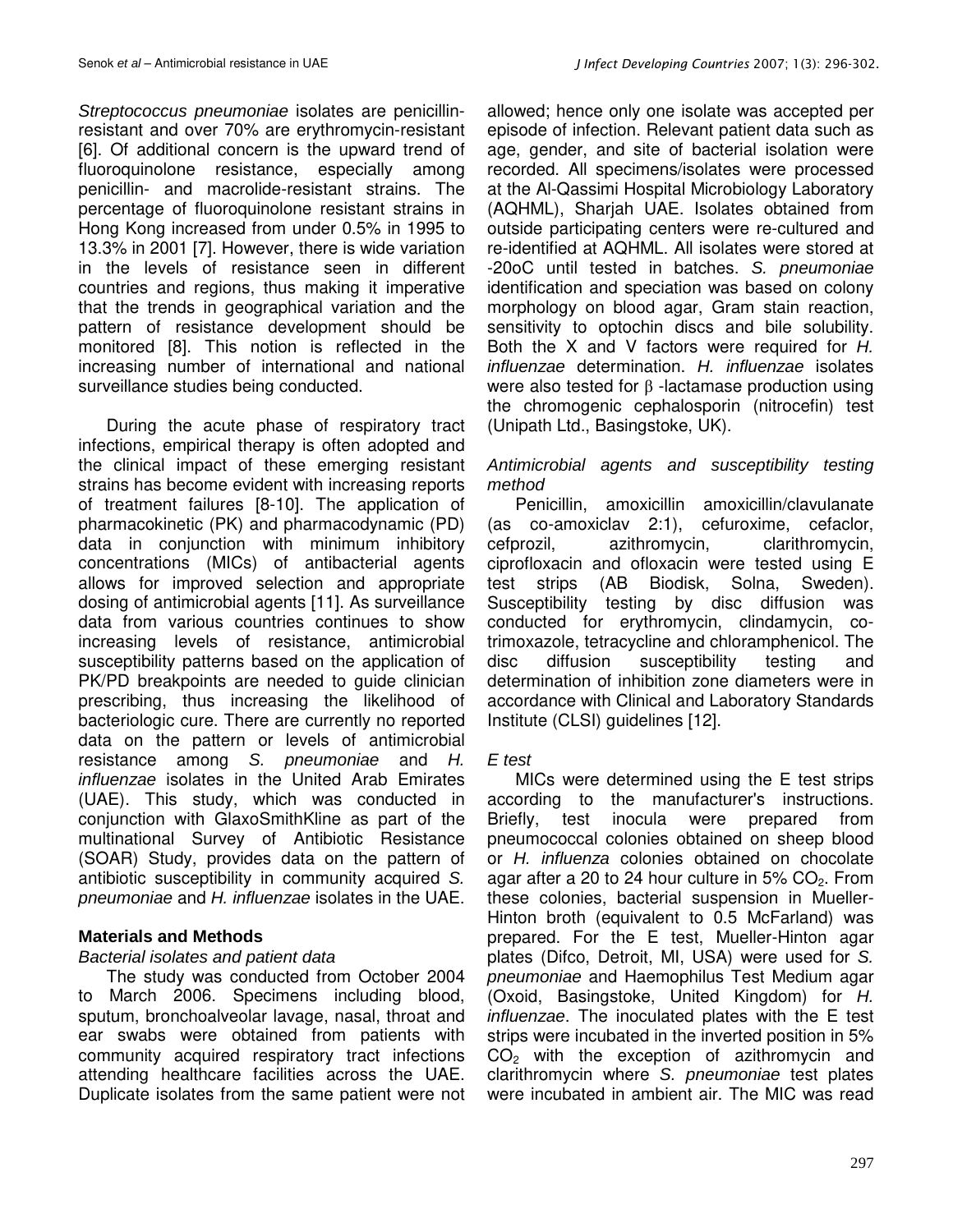according to the manufacturer's instructions directly from the strip where the elliptical zone of inhibition intersected with the MIC scale. The MICs were interpreted as susceptible, intermediate, or resistant categories in accordance with CLSI guidelines and on the basis of Pharmacokineticpharmacodynamic (PK/PD) breakpoints where appropriate (Tables 1A & 1B) [13-15]. For H. influenzae, in accordance with manufacturer provided guidelines (E test package insert; AB Biodisk, Solna, Sweden), the standard CLSI and PK/PD breakpoints for azithromycin and clarithromycin were raised by one doubling dilution to account for the adverse effect of  $CO<sub>2</sub>$  on macrolide/ azalide antibiotics. S. pneumoniae ATCC 49619 and S. aureus ATCC 29213 were included as quality control for S. pneumonia susceptibility testing. For H. influenzae, strains of E. coli ATCC 35218, H influenza ATCC 49247 and H influenzae ATCC 49766 were used as quality control.

**Table 1.** A: Breakpoints (mg/L) used to determine S. pneumoniae susceptible, intermediate and resistant categories based on PK/PD and CLSI interpretive parameters. B: Breakpoints (mg/L) used to determine H. influenzae susceptible, intermediate and resistant categories based on PK/PD and CLSI interpretive parameters.<sup>[11.12.13]</sup>

| A                            |                                                                                                                                                                                         | <b>CSLI</b> breakpoints | <b>PK/PD</b>                                                                  |                                                                                                                                      |                                                                           |  |
|------------------------------|-----------------------------------------------------------------------------------------------------------------------------------------------------------------------------------------|-------------------------|-------------------------------------------------------------------------------|--------------------------------------------------------------------------------------------------------------------------------------|---------------------------------------------------------------------------|--|
|                              |                                                                                                                                                                                         |                         | breakpoints                                                                   |                                                                                                                                      |                                                                           |  |
| Antimicrobial                | s                                                                                                                                                                                       |                         | R                                                                             | S                                                                                                                                    | R                                                                         |  |
| Penicillin                   | < 0.06                                                                                                                                                                                  | $0.12 - 1$              |                                                                               | <b>NA</b>                                                                                                                            | <b>NA</b>                                                                 |  |
| Amoxicillin/clavulanate*     | $\frac{1}{2}$<br>$\frac{1}{2}$<br>$\frac{1}{2}$<br>$\frac{1}{2}$<br>$\frac{1}{2}$<br>$\frac{1}{2}$<br>$\frac{1}{2}$<br>$\frac{1}{2}$<br>$\frac{1}{2}$<br>$\frac{1}{2}$<br>$\frac{1}{2}$ | 4                       | $\frac{\geq 2}{\geq 8}$<br>$\frac{\geq 2}{\geq 1}$<br>$\frac{\geq 2}{\geq 1}$ | $\leq 2$<br>$\leq 0.5$                                                                                                               |                                                                           |  |
| Cefaclor                     |                                                                                                                                                                                         | 2                       |                                                                               |                                                                                                                                      |                                                                           |  |
| Cefproxil                    |                                                                                                                                                                                         |                         |                                                                               | ≤1                                                                                                                                   | $\frac{>4}{>12}$<br>$\frac{>1}{>2}$<br>$\frac{>2}{>2}$                    |  |
| Cefuroxime                   |                                                                                                                                                                                         | 2                       |                                                                               |                                                                                                                                      |                                                                           |  |
| Azithromycin                 |                                                                                                                                                                                         |                         |                                                                               | $\leq \frac{51}{0.12}$                                                                                                               | >0.25                                                                     |  |
| Clarithromycin               | < 0.25                                                                                                                                                                                  | 0.5                     |                                                                               | < 0.25                                                                                                                               | >0.5                                                                      |  |
| Ciprofloxacin                |                                                                                                                                                                                         |                         |                                                                               | $\frac{1}{2}$                                                                                                                        | $\frac{>2}{>4}$                                                           |  |
| Ofloxacin                    | <2                                                                                                                                                                                      | 4                       | >8                                                                            |                                                                                                                                      |                                                                           |  |
| в                            |                                                                                                                                                                                         |                         |                                                                               | <b>PK/PD</b>                                                                                                                         |                                                                           |  |
|                              | <b>CSLI</b> breakpoints                                                                                                                                                                 |                         |                                                                               | breakpoints                                                                                                                          |                                                                           |  |
| Antimicrobial                | s                                                                                                                                                                                       |                         | R                                                                             | S                                                                                                                                    | R                                                                         |  |
| <b>Ampicillin</b>            |                                                                                                                                                                                         | $\overline{2}$          | $\frac{\geq 4}{\geq 8}$<br>$\geq 32$                                          | <b>NA</b>                                                                                                                            | <b>NA</b>                                                                 |  |
| Amoxicillin/clavulanate*     |                                                                                                                                                                                         |                         |                                                                               | $\leq 2$<br>$\leq 0.5$                                                                                                               |                                                                           |  |
| Cefaclor                     |                                                                                                                                                                                         | 16                      |                                                                               |                                                                                                                                      |                                                                           |  |
| Cefixime                     |                                                                                                                                                                                         |                         |                                                                               |                                                                                                                                      |                                                                           |  |
| Cefproxil                    |                                                                                                                                                                                         | 16                      | >32                                                                           |                                                                                                                                      | $\frac{\geq 4}{\geq 1}$ $\frac{\geq 7}{\geq 2}$ $\frac{\geq 2}{\geq 0.5}$ |  |
| Ceftriaxone                  |                                                                                                                                                                                         |                         |                                                                               |                                                                                                                                      |                                                                           |  |
| Cefuroxime                   |                                                                                                                                                                                         | 8                       | $\geq 16$                                                                     |                                                                                                                                      |                                                                           |  |
| Azithromycin*                | $\frac{13}{21}$<br>$\frac{13}{21}$<br>$\frac{13}{21}$<br>$\frac{13}{21}$<br>$\frac{13}{21}$<br>$\frac{13}{21}$                                                                          |                         |                                                                               | $\frac{1}{3}$<br>$\frac{1}{3}$<br>$\frac{1}{4}$<br>$\frac{1}{4}$<br>$\frac{1}{2}$<br>$\frac{1}{2}$<br>$\frac{1}{2}$<br>$\frac{1}{2}$ |                                                                           |  |
| Clarithromycin <sup>**</sup> |                                                                                                                                                                                         | 32                      | >64                                                                           | $≤0.5$                                                                                                                               | $\frac{\geq 1}{\geq 2}$<br>$>4$                                           |  |
| Ciprofloxacin                | $\leq 1$<br>$\leq 2$                                                                                                                                                                    |                         |                                                                               | $\frac{1}{2}$                                                                                                                        |                                                                           |  |
| Ofloxacin                    |                                                                                                                                                                                         |                         |                                                                               |                                                                                                                                      |                                                                           |  |

S: Sensitive; I: Intermediate resistant; R: Resistant ; NA: not applicable. \*Amoxicillin/clavulanate was tested in a 2:1 ratio of amoxicillin to clavulanate; breakpoints are

expressed as the amoxicillin component. \*\*Azithromycin and clarithromycin breakpoints are those provided by AB Biodisk for incubation in CO2 (E test package insert Table 1). Standard CLSI breakpoints are S<4mg/L for azithromycin and for clarithromycin S<8mg/L; I 16mg/L and R>32mg/L. The standard PK/PD breakpoints are azithromycin S<0.12mg/L; R >0.25mg/L and for clarithromycin S<0.25mg/L; R>0.5mg/L.

### **Results**

During the study period, 100 S. pneumoniae and 102 H. influenzae strains were isolated. About two-thirds of all isolates were obtained from male patients (S. pneumoniae: 64/100 and H. influenzae: 66/102). Forty (40%) S. pneumoniae isolates were obtained from paediatric patients (<12 years) contrasting sharply with H. influenzae where 73% (74/102) of isolates were obtained from patients in the same age group. However, for both pathogens, 78% of paediatric patients were under the age of 5 years (S. pneumoniae: 31/40; H. influenzae: 58/74). For both bacteria, the majority of isolates were from sputum (87/202; 43%). The total numbers of isolates obtained from nasal and ear swabs were similar for both pathogens; however, there was a divergence in the number of isolates obtained from blood and throat swabs. Table 2 shows a comparative distribution of isolation sites for S. pneumoniae and H. influenzae.

| Table 2. Distribution of specimen types from which S. |
|-------------------------------------------------------|
| pneumoniae and H. influenzae were isolated.           |

| Specimen from which     | Number of isolates obtained from<br>specimen type |                          |  |  |  |
|-------------------------|---------------------------------------------------|--------------------------|--|--|--|
| bacteria was isolated   | S. pneumoniae<br>$(N=100)$                        | H. influenzae<br>(N=102) |  |  |  |
| Sputum                  | 52                                                | 35                       |  |  |  |
| Blood                   | 16                                                | 2                        |  |  |  |
| Nasal swab              | 10                                                | 14                       |  |  |  |
| Throat swab             | 2                                                 | 28                       |  |  |  |
| Ear swab                | 19                                                | 22                       |  |  |  |
| Bronchoaleveolar lavage |                                                   |                          |  |  |  |
| Pleural fluid           |                                                   |                          |  |  |  |

For S. pneumoniae, 57% of isolates were penicillin susceptible, 38% were intermediate resistant, and 5% were resistant. There was a high level of susceptibility to amoxicillin/clavulanate with 98% of isolates being sensitive to this antibiotic irrespective of the interpretive criteria applied. In general, the penicillin-resistant isolates showed lower sensitivity to other antibiotics compared to penicillin sensitive isolates; i.e. almost half of the penicillin non-susceptible (full and intermediate resistance) isolates were non-susceptible to azithromycin (21/43) and clarithromycin (20/43). Susceptibility to cefprozil and cefuroxime was 92% and 87% respectively in contrast to 57% seen with cefaclor (MIC90 64mg/L) (Table 3).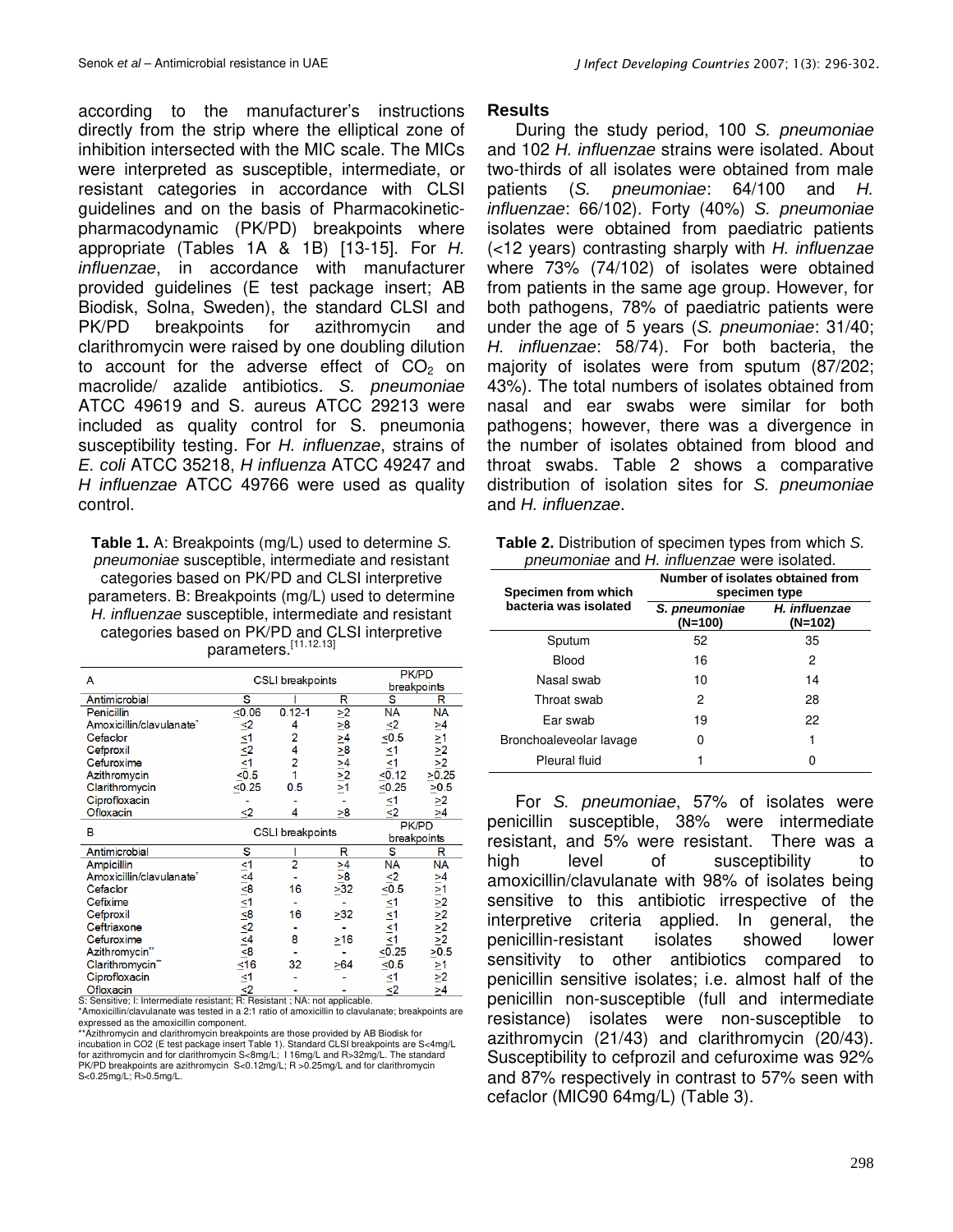**Table 3.** Susceptibility of S. pneumoniae to antimicrobial agents based on CLSI and PK/PD breakpoints.

|                             |                   |                   | <b>CLSI</b> |             | <b>PK/PD</b> |         |                |  |
|-----------------------------|-------------------|-------------------|-------------|-------------|--------------|---------|----------------|--|
|                             |                   |                   |             | breakpoints |              |         | breakpoints    |  |
| Antimicrobial               | MIC <sub>50</sub> | MIC <sub>90</sub> | S           |             | R            | S       | R              |  |
| agent                       | (mg/L)            | (mg/L)            | $(\% )$     | $(\% )$     | (%)          | $(\% )$ | $(\% )$        |  |
| Penicillin                  | 0.032             | 1                 | 57          | 38          | 5            | ä,      | ٠              |  |
| Amoxicillin-<br>clavulanate | 0.016             | 1                 | 98          |             | 2            | 98      | $\overline{c}$ |  |
| Cefaclor                    | 0.5               | 64                | 57          | 11          | 32           | 43      | 57             |  |
| Cefproxil                   | 0.125             | $\overline{2}$    | 92          | 3           | 5            | 82      | 18             |  |
| Cefuroxime                  | 0.064             | $\overline{c}$    | 87          | 9           | 4            | 87      | 13             |  |
| Azithromycin                | 0.125             | >256              | 67.4        | 1.1         | 31.5         | 48.3    | 51.7           |  |
| Clarithromycin              | 0.064             | >256              | 68.5        |             | 31.5         | 68.5    | 31.5           |  |
| Erythromycin <sup>®</sup>   |                   | -                 | 69          | 1           | 30           |         | ٠              |  |
| Clindamycin <sup>®</sup>    |                   |                   | 77          | 1           | 22           |         | ٠              |  |
| Ciprofloxacin               |                   | 2                 | ٠           |             |              | 63      | 37             |  |
| Ofloxacin                   | $\overline{2}$    | $\overline{4}$    | 64          | 33          | 3            | 64      | 36             |  |
| Co-trimoxazole <sup>-</sup> |                   | -                 | 3           | 20          | 77           | ٠       | ٠              |  |
| Tetracycline <sup>®</sup>   | ٠                 |                   | 81.4        | 1.7         | 16.9         |         | ٠              |  |
| Chloramphenicol             |                   |                   | 97          |             | 3            |         |                |  |

\*Data based on disk susceptibility testing S: Sensitive; I: Intermediate resistant; R: Resistant.

When the PK/PD breakpoints were applied, the proportion of cefaclor and cefprozil sensitive S. pneumoniae isolates reduced to 43% and 82% respectively with no change in percentage of cefuroxime-sensitive isolates. Resistance to the macrolides was high, ranging from 30.0%-31.5% of isolates with the CLSI breakpoints (Table 3). For azithromycin, MIC90 was >256mg/L with 31.5% of isolates being resistant when CLSI interpretive breakpoints were applied and rising to 51.7% of isolates with PK/PD breakpoint. Based on disk diffusion data, we found that the level of crossresistance between erythromycin and clindamycin was 73% (n=22/30). Only 64% of isolates were ofloxacin sensitive, 3% were resistant, and 33% were intermediate resistant. The three ofloxacinresistant isolates showed ciprofloxacin MICs of >8mg/L. Lowest level of susceptibility was observed with co-trimoxazole where only 3% of isolates showed sensitivity to this drug (Table 3). Multidrug resistance (resistance to >3 antimicrobial classes) was high with 21% of isolates demonstrating co-resistance to erythromycin, cotrimoxazole, and tetracycline.

For H. influenzae, there was over 80% susceptibility (CLSI breakpoints) for most of the antimicrobials tested. The notable exception was co-trimoxazole where only 62.7% of strains isolated were susceptible to this antibiotic. Table 4 shows the proportion of resistant and sensitive strains based on CLSI breakpoints and PK/PD breakpoints. However, application of PK/PD breakpoints resulted in reduction of the sensitivity for cefaclor and cefprozil from 94.1% to 41.2% and 62.7% respectively (Table 4).

| Table 4. Susceptibility of H. influenzae to antimicrobial |
|-----------------------------------------------------------|
| agents based on CLSI and PK/PD breakpoints.               |

|                                                                            |                             |                             | <b>CLSI</b> breakpoints |         |              | <b>PK/PD</b><br>breakpoints |                          |
|----------------------------------------------------------------------------|-----------------------------|-----------------------------|-------------------------|---------|--------------|-----------------------------|--------------------------|
| Antimicrobial<br>agent                                                     | MIC <sub>50</sub><br>(mg/L) | MIC <sub>90</sub><br>(mg/L) | S<br>(% )               | $(\% )$ | R<br>$(\% )$ | S<br>$(\% )$                | R<br>(%)                 |
| Ampicillin                                                                 | 0.125                       | 4.0                         | 81.4                    |         | 15.7         |                             |                          |
| Amoxicillin-<br>clavulanate                                                | 0.25                        | 0.5                         | 100                     | ۰       | ٠            | 100                         | 0                        |
| Cefaclor                                                                   | 1.0                         | 4.0                         | 94.1                    | 4.9     | 1.0          | 41.2                        | 58.8                     |
| Cefproxil                                                                  | 1.0                         | 4.0                         | 94.1                    | 4.9     | 1.0          | 62.7                        | 37.3                     |
| Cefuroxime                                                                 | 0.25                        | 0.5                         | 100                     | ٠       | ä,           | 62.7                        | 37.3                     |
| Azithromycin                                                               | 2.0                         | 4.0                         | 97.1                    | 2.9     | ٠            | 1                           | 99.0                     |
| Clarithromycin                                                             | 4.0                         | 8.0                         | 98.0                    | 2.0     | ä,           | 1.0                         | 99.0                     |
| Ciprofloxacin                                                              | ٠                           | 0.008                       | 100                     | ٠       | ٠            | 100                         | $\overline{\phantom{m}}$ |
| Ofloxacin                                                                  | 0.023                       | 0.064                       | 100                     | ۰       | ä,           | 100                         | ٠                        |
| Co-trimoxazole                                                             |                             |                             | 62.7                    | ä,      | 37.3         |                             | ٠                        |
| Tetracycline <sup>®</sup>                                                  |                             |                             | 88.2                    | 5.9     | 5.9          |                             | ٠                        |
| Chloramphenicol <sup>®</sup><br>*Data bacod on diek succontibility toeting |                             |                             | 92.2                    | 1.9     | 5.9          |                             |                          |

\*Data based on disk susceptibility testing S: Sensitive; I: Intermediate resistant; R: Resistant.

For azithromycin and clarithromycin sensitivity was only 1% with PK/PD breakpoints. Nineteen (18%) H. influenzae isolates were beta-lactamase producers. Over half (58%; 11/19) of these isolates were from patients in the paediatric age group. With the exception of two strains with intermediate resistance (MIC 2mg/L), the remaining 17 isolates showed full resistance to ampicillin. All the βlactamase negative strains were sensitive to ampicillin (MIC range: 0.023 -1.0mg/L) and no βlactamase negative ampicillin resistant (BLNAR) strains were identified. Susceptibility to amoxicillinclavulanate, cephalosporins, macrolides/azalides and fluoroquinolones was unaffected by the βlactamase status of the isolates (data not shown). Susceptibility to co-trimoxazole, tetracycline and chloramphenicol was found to be lower in the βlactamase producers.

#### **Discussion**

S. pneumoniae and H. influenzae have been reported to account for 18.6% and 10% respectively of isolates obtained from sputum of patients with community acquired pneumonia in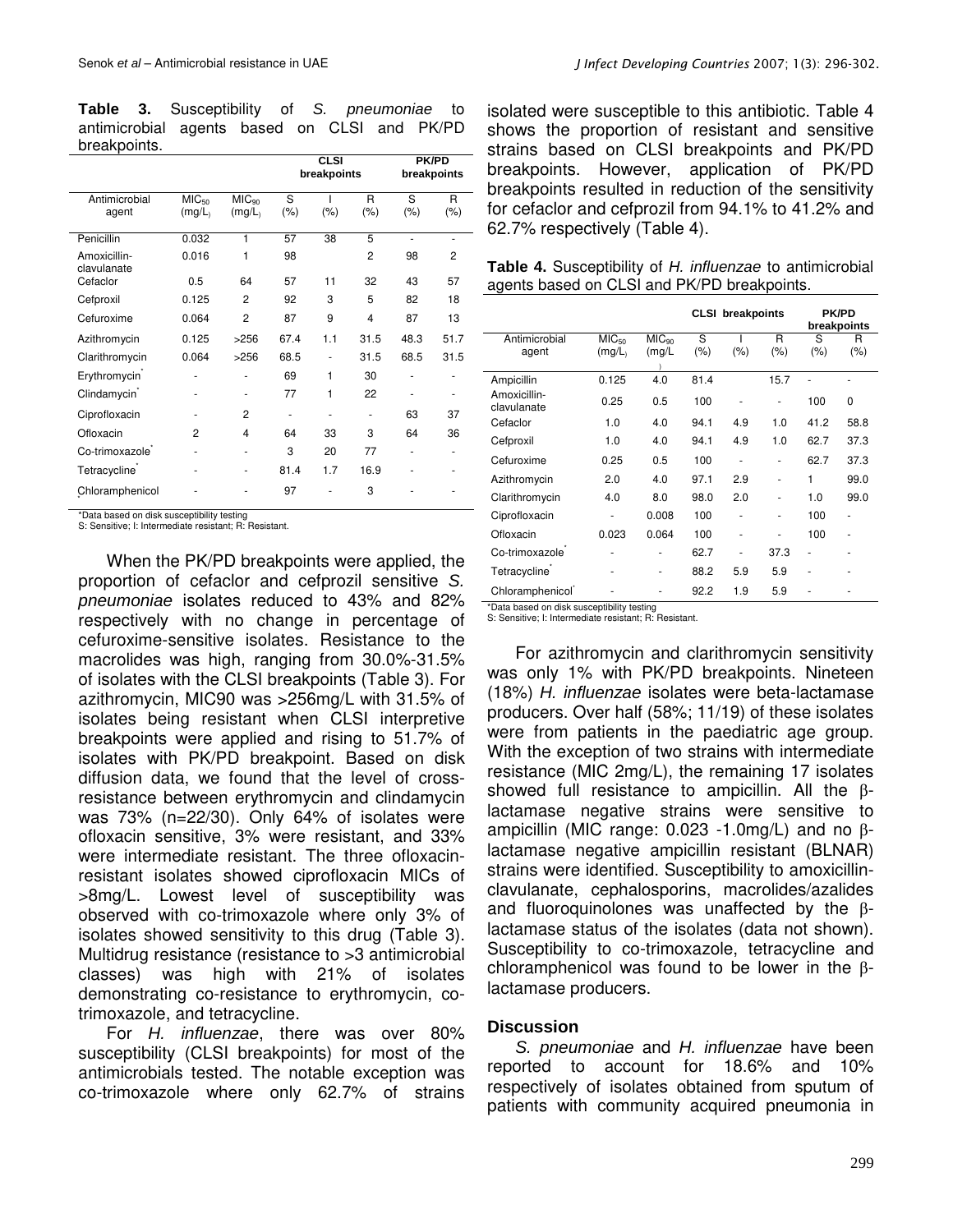the UAE [16]. There are, however, no reports describing the susceptibility pattern of these pathogens to commonly used antimicrobial agents in this setting. In this study, the majority of the H. influenzae isolates were obtained from paediatric patients. Although the successful introduction of the H. influenzae type b vaccine as part of the routine childhood immunization schedule in the UAE in 1999 has resulted in a dramatic decline in the incidence of H. influenzae meningitis [17], data presented here indicates that H. influenza remains a major aetiological agent in community acquired childhood upper respiratory tract infections. Additionally, the findings demonstrate a considerable degree of penicillin resistance in S. pneumoniae isolates in the UAE with just 57% of isolates showing susceptibility to this antibiotic. Although this observation is lower compared to 95.5% and 88.5% susceptibility reported for Austria and Belgium [5], it is still much higher compared to data from the United States and Asian countries [6,18]. Relative to recent regional data, Saudi Arabia has lower susceptibility levels (44.6%) [19], while it is much higher in Qatar with 68% of isolates being penicillin susceptible [20].

For H. influenzae, β-lactamase production remains a critical mechanism of resistance to the aminopenicillins. β-lactamase production among H. influenzae ranges from approximately 4% in Russia to 26% in the United States, 31% in France, 35% in Qatar and as high as 45% in Thailand [20-22]. In our study, the finding of 18% of isolates being β -lactamase producers appears to be on the lower end of the spectrum, comparable to 18.7% described for the United Kingdom [22] and no BLNAR strains were identified. However, the majority of our S. pneumoniae (98%) and H. influenzae (100%) isolates remain sensitive to amoxicillin-clavulanate. Penicillin resistance in S. *pneumoniae* is a pharmacokinetic issue and can be overcome with appropriate dosing regimens such as high-doses of amoxicillin/clavulanate (875/125 mg tid and 2000/125 mg bid). Remarkably, in this study the high level of susceptibility to amoxicillinclavulanate remained consistent even with the application of PK/PD criteria, thus indicating the continued usefulness of the present regimen of this drug in the management of community acquired respiratory tract infections caused by these pathogens in our setting. In contrast, co-

trimoxazole appears to be of limited use showing the least in vitro activity against both pathogens.

It has been shown that the value of the antibacterial MIC90 of a bacterial species in determining which drug should be used for a specific infection can be increased by interpreting the MIC90 in conjunction with the in vivo PK/PD data for the agent [11,15]. Both human and animal studies have shown that antibiotic breakpoints based on PK/PD data show significantly better correlation with clinical and bacteriologic success. As in vitro MIC and PK/PD breakpoints may differ substantially, breakpoints for the latter have been published for several antimicrobial agents against selected bacteria [14,22,23]. In light of clinical and PK/PD data, the CLSI revised the recommended MIC breakpoints for oral β -lactams against Streptococcus pneumoniae in 2000. In this study, we have interpreted the MICs on the basis of both CLSI and PK/PD breakpoints. Based on the PK/PD breakpoints, cefaclor was the least effective cephalosporin. However, using CLSI breakpoints, 94.1% of H. influenzae isolates were classified as sensitive versus 41.2% by PK/PD breakpoints; and for S. pneumoniae, 57% were sensitive versus 43% when PK/PD breakpoints were applied. Antibiotic therapy in respiratory tract infections is usually aimed at bacterial eradication in a bid to maximize clinical cure and minimize the development and spread of resistance. Such an increase in antimicrobial resistance when the clinically relevant PK/PD breakpoints are applied reduces the probability of achieving these targets and increases the probability of clinical failure. A knowledge of the resistance pattern in terms of the PK/PD breakpoints as described in this study is therefore of significant clinical relevance.

Recent reports indicate a trend for decreasing susceptibility of S. *pneumoniae* to fluoroquinolones [7,22]. The finding that 24% of isolates were nonsusceptible (intermediate and resistant) to ofloxacin with elevated ciprofloxacin MIC90 in these resistant isolates is of concern. Although H. influenzae isolates show 100% susceptibility to these antimicrobial agents, their use as empirical therapy in respiratory tract infection may be affected by increasing S. pneumoniae resistance. The susceptibility of S. pneumoniae to the macrolides we studied, namely erythromycin, azithromycin, clarithromycin and clindamycin, was under 80% irrespective of interpretive criteria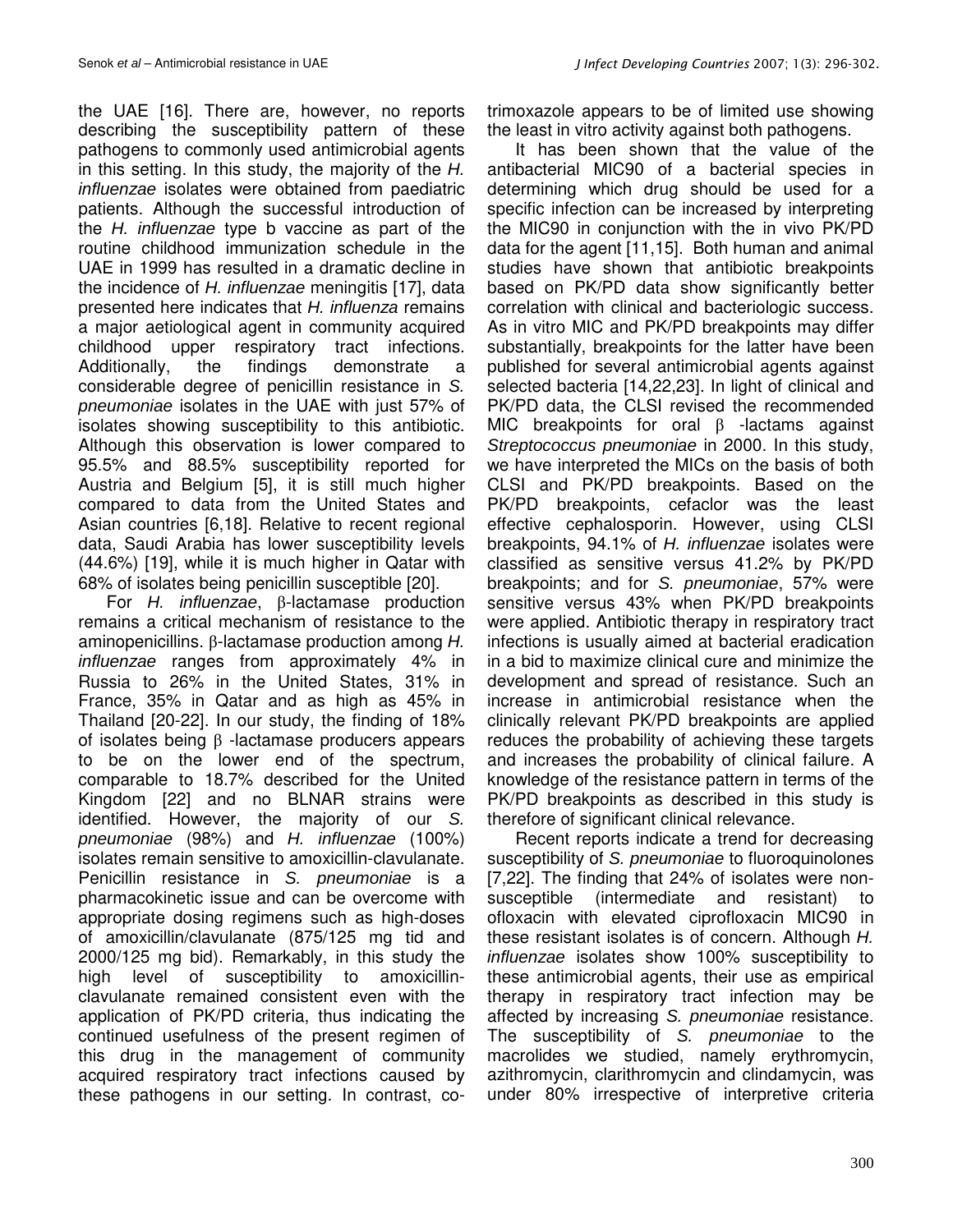applied. This high level of macrolide resistance coupled with the finding that almost half of the penicillin resistant isolates were also resistant to azithromycin and clarithromycin is of concern. The picture was even more disturbing for H. influenzae where only 1% of isolates were sensitive to azithromycin and clarithromycin using PK/PD breakpoints. This finding is consistent with clinical data indicating bacteriological failures associated with macrolide therapy in otitis media. [8,24]. The findings from this study indicate that macrolide antimicrobials might not be appropriate for the empirical therapy of respiratory tract infection in the UAE.

Erythromycin resistance in S. pneumoniae arises as a result of modification of the drugbinding site which is regulated by the erm(B) gene (MLSB-phenotype) and is associated with highlevel resistance (MICs of >64 mg/L) [25,26]. Lowlevel erythromycin resistance also occurs with MICs of 1-32 mg/L, and is due to the active efflux of the drug which is regulated by the  $mef(A)$  gene [25]. Cross resistance between erythromycin and clindamycin can be used to approximate the prevalence of the erm(B) mediated methylation mechanism versus mef(A) efflux mediated mechanism [27]. In North America, macrolideresistance in pneumococci is predominantly mediated by mef(A) gene, while erm(B)-mediated ribosomal methylation has been found in over 80% of erythromycin-resistant S. pneumoniae isolates in most European countries [25,28]. On the basis of the high rate of cross-resistance to clindamycin in this study, the erm(B) mediated (MLSB phenotype) resistance appears to be predominant among the isolates in our setting.

It has been said with the global increase in antimicrobial resistance, agents and doses providing drug concentrations that exceed the magnitude of the PK/PD breakpoints required should be selected to limit the emergence and spread of bacterial resistance [29]. The findings of this study provide data which can give relevant prescribing guidance for clinicians. Based on PK/PD breakpoints, amoxicillin/clavulanate had the best overall activity of the antimicrobial products tested and cefalcor was the least effective cephalosporin for both of these pathogens. The high levels of resistance to macrolides in both pathogens, the elevated fluoroquinolone resistance in S. pneumoniae, and the occurrence

of multidrug resistant isolates are all cause for concern and indicate an urgent need for continued surveillance.

#### **Acknowledgements**

This work was conducted in conjunction with GlaxoSmithKline as part of the Survey of Antibiotic Resistance (SOAR) Project.

### **References**

- 1. Jones RN (1999) The impact of antimicrobial resistance: changing epidemiology of community-acquired respiratory-tract infections. Am J Health Syst Pharm 56: S4-11.
- 2. Mulholland K (1999) Strategies for the control of pneumococcal diseases. Vaccine 17 Suppl 1: S79-S84.
- 3. Arai S, Konda T, Wad A, Matsunaga Y, Okabe N, Watanabe H, Inouye S (2001) Use of antiserum-coated latex particles for serotyping Streptococcus pneumoniae. Microbiol Immunol 45: 159-62.
- 4. Jacobs MR (2003) Worldwide trends in antimicrobial resistance among common respiratory tract pathogens in children. Pediatr Infect Dis J 22: S109-S119.
- 5. Reinert RR, Reinert S, van der LM, Cil MY, Al-Lahham A, Appelbaum P (2005) Antimicrobial susceptibility of Streptococcus pneumoniae in eight European countries from 2001 to 2003. Antimicrob Agents Chemother 49: 2903-13.
- 6. Inoue M, Lee NY, Hong SW, Lee K, Felmingham D (2004) PROTEKT 1999-2000: a multicentre study of the antibiotic susceptibility of respiratory tract pathogens in Hong Kong, Japan and South Korea. Int J Antimicrob Agents 23: 44-51.
- 7. Ho PL, Yung RW, Tsang DN, Que TL, Ho M, Seto WH, Ng TK, Yam WC, Ng WW (2001) Increasing resistance of Streptococcus pneumoniae to fluoroquinolones: results of a Hong Kong multicentre study in 2000. J Antimicrob Chemother 48: 659-65.
- 8. Dagan R, Klugman KP, Craig WA, Baquero F (2001) Evidence to support the rationale that bacterial eradication in respiratory tract infection is an important aim of antimicrobial therapy. J Antimicrob Chemother 47: 129-40.
- 9. Davidson R, Cavalcanti R, Brunton JL, Bast DJ, de Azavedo JC, Kibsey P, Fleming C, Low DE (2002) Resistance to levofloxacin and failure of treatment of pneumococcal pneumonia. N Engl J Med 346: 747-50.
- 10. Jacobs MR, Johnson CE (2003) Macrolide resistance: an increasing concern for treatment failure in children. Pediatr Infect Dis J 22: S131-S138.
- 11. Jacobs MR (2001) Optimisation of antimicrobial therapy using pharmacokinetic and pharmacodynamic parameters. Clin Microbiol Infect 7: 589-96.
- 12. Clinical and Laboratory Standards Institute (CLSI) Performance standards for antimicrobial susceptibility testing; 15th international supplement, M100-S15, vol. 23 no. 3 CLSI, Wayne, PA, USA, 2003. Clinical and Laboratory Standards Institute (CLSI)
- 13. Anon JB, Jacobs MR, Poole MD, Ambrose PG, Benninger MS, Hadley JA, Craig WA (2004) Antimicrobial treatment guidelines for acute bacterial rhinosinusitis. Otolaryngol Head Neck Surg 130: 1-45.